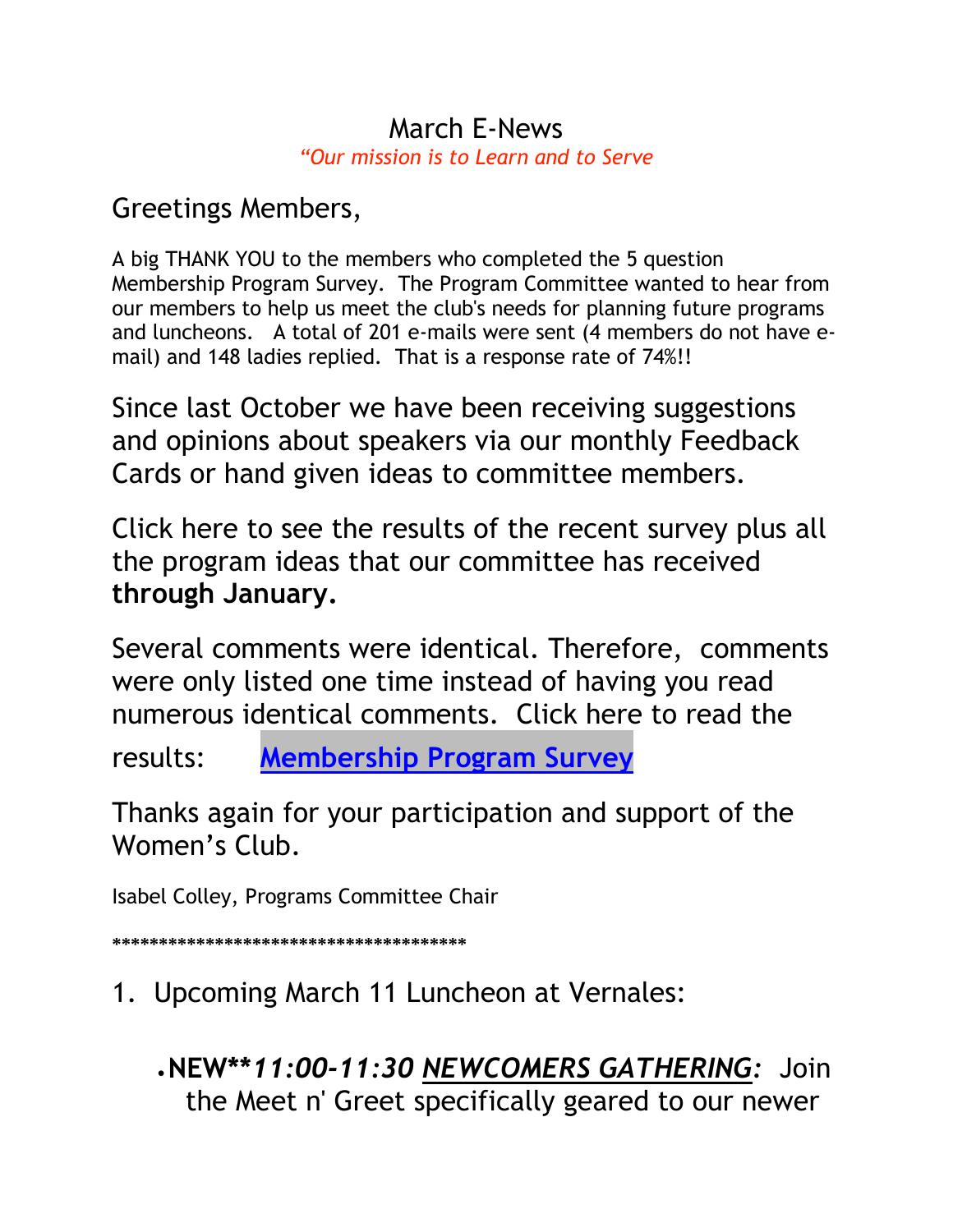members. Including: NMWC Highlights, Q&A and more

• **12:45-1:30:** Kim Wroblewski, author "The Highest Hurdle - An ALS (Lou Gehrig's disease) Journey of Faith, Laughter, Love and

Friendship [Kim Wroblewski](https://thehighesthurdle-kimwroblewski.com/)

2. Member Monthly Luncheon Cost Increase: The Program Committee has determined that the monthly luncheon cost must increase by \$5.00 dollars per member. The \$20.00 we are currently paying is not 100% for food. Out of that \$20 we pay tax, gratuity, facility charge, etc. leaving \$11-\$13 for a decent lunch. Many of our restaurants have said they could greatly improve our luncheons if we had more money to allow for planning.

The increase to \$25.00 will improve our lunch menu choices and options.This will take effect **April** 2020. This change was approved at the February Board meeting and was announced at the February luncheon.

#### 3. Art Fair: YARD SIGN – SIGN UP

YARD SIGNS are posted 3 weeks before the Art Fair to help advertise to local and tourists in the area. These signs must be on private property or property that has been granted permission.

## We are looking for members who live near or have access to roads that are more highly traveled and visible to street traffic.

Yard signs will be distributed at the June luncheon and collected at the August luncheon. Because these signs are expensive, we ask that you help us keep track and handled carefully, so that they may be reused for years to come.

If you are able to help us advertise, and post a YARD SIGN(S) this

summer, please SIGN Up by clicking on this link: Volunteer for the 2020 Art Fair. Indicate how many signs you need and the road(s) that will be posted.